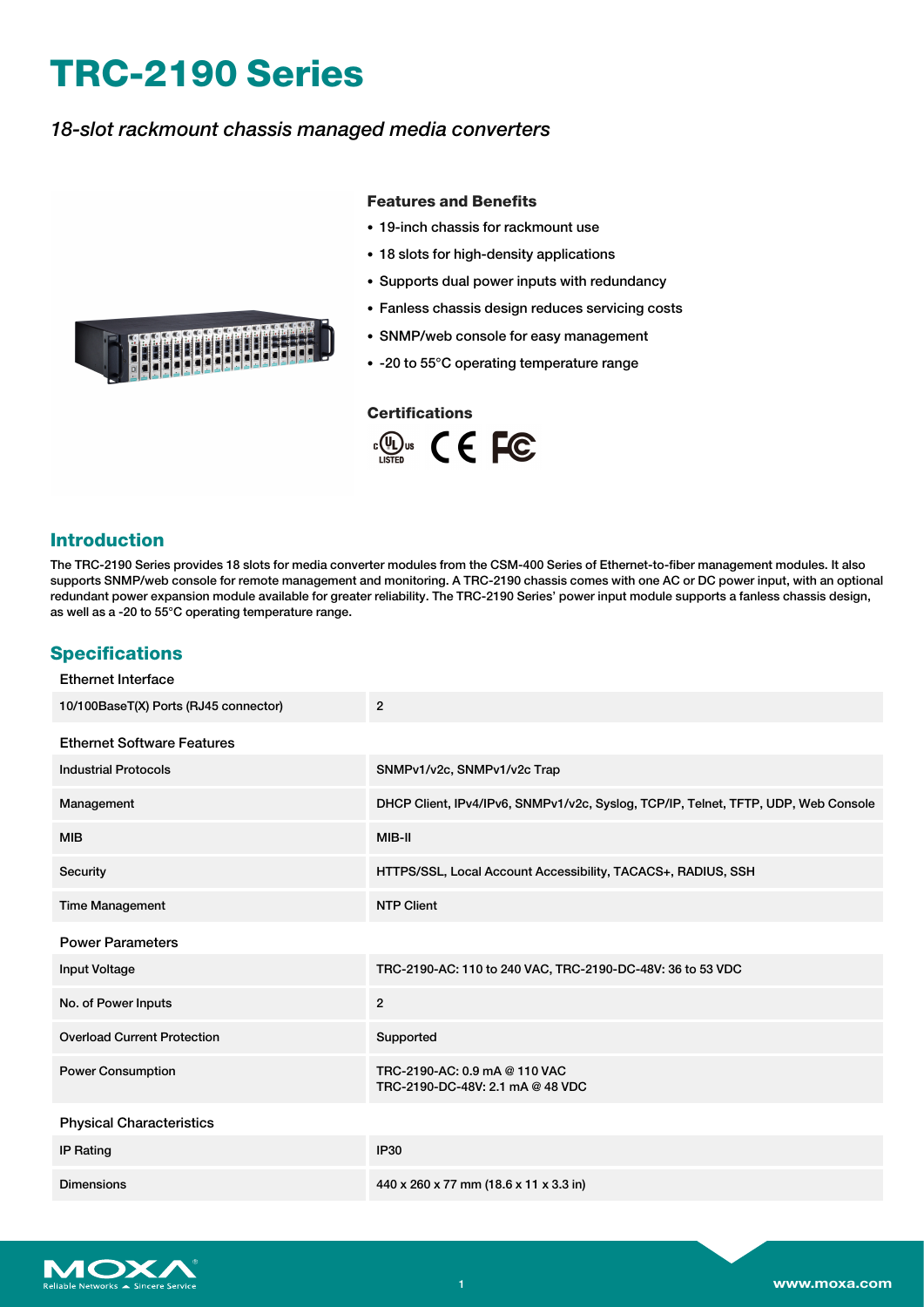| Weight                                 | 5.2 g (11.4 lb)                                                                                                                                                                                                                                                                  |  |
|----------------------------------------|----------------------------------------------------------------------------------------------------------------------------------------------------------------------------------------------------------------------------------------------------------------------------------|--|
| Installation                           | 19-inch rack mounting                                                                                                                                                                                                                                                            |  |
| <b>Environmental Limits</b>            |                                                                                                                                                                                                                                                                                  |  |
| <b>Operating Temperature</b>           | -20 to 55°C (-4 to 131°F)                                                                                                                                                                                                                                                        |  |
| Storage Temperature (package included) | -40 to 85°C (-40 to 185°F)                                                                                                                                                                                                                                                       |  |
| <b>Ambient Relative Humidity</b>       | 5 to 95% (non-condensing)                                                                                                                                                                                                                                                        |  |
| <b>Standards and Certifications</b>    |                                                                                                                                                                                                                                                                                  |  |
| <b>EMC</b>                             | EN 55032/24                                                                                                                                                                                                                                                                      |  |
| EMI                                    | CISPR 32, FCC Part 15B Class A                                                                                                                                                                                                                                                   |  |
| <b>EMS</b>                             | IEC 61000-4-2 ESD: Contact: 4 kV; Air: 8 kV<br>IEC 61000-4-3 RS: 80 MHz to 1 GHz: 3 V/m<br>IEC 61000-4-4 EFT: Power: 1 kV; Signal: 0.5 kV<br>IEC 61000-4-5 Surge: Power: 1 kV; Signal: 0.5 kV<br>IEC 61000-4-6 CS: 150 kHz to 80 MHz: 3 V/m; Signal: 3 V/m<br>IEC 61000-4-8 PFMF |  |
| <b>Environmental Testing</b>           | IEC 60068-2-1<br>IEC 60068-2-14<br>IEC 60068-2-2<br>IEC 60068-2-3                                                                                                                                                                                                                |  |
| Safety                                 | EN 60950-1, IEC 60950-1                                                                                                                                                                                                                                                          |  |
| Vibration                              | IEC 60068-2-6                                                                                                                                                                                                                                                                    |  |
| <b>MTBF</b>                            |                                                                                                                                                                                                                                                                                  |  |
| Time                                   | 1,055,112 hrs                                                                                                                                                                                                                                                                    |  |
| <b>Standards</b>                       | Telcordia (Bellcore), GB                                                                                                                                                                                                                                                         |  |
| Warranty                               |                                                                                                                                                                                                                                                                                  |  |
| <b>Warranty Period</b>                 | 5 years                                                                                                                                                                                                                                                                          |  |
| <b>Details</b>                         | See www.moxa.com/warranty                                                                                                                                                                                                                                                        |  |
| <b>Package Contents</b>                |                                                                                                                                                                                                                                                                                  |  |
| Device                                 | 1 x TRC-2190 Series converter                                                                                                                                                                                                                                                    |  |
| Documentation                          | 1 x quick installation guide<br>1 x warranty card                                                                                                                                                                                                                                |  |
| Note                                   | This product requires additional modules (sold separately) to function.                                                                                                                                                                                                          |  |
|                                        |                                                                                                                                                                                                                                                                                  |  |

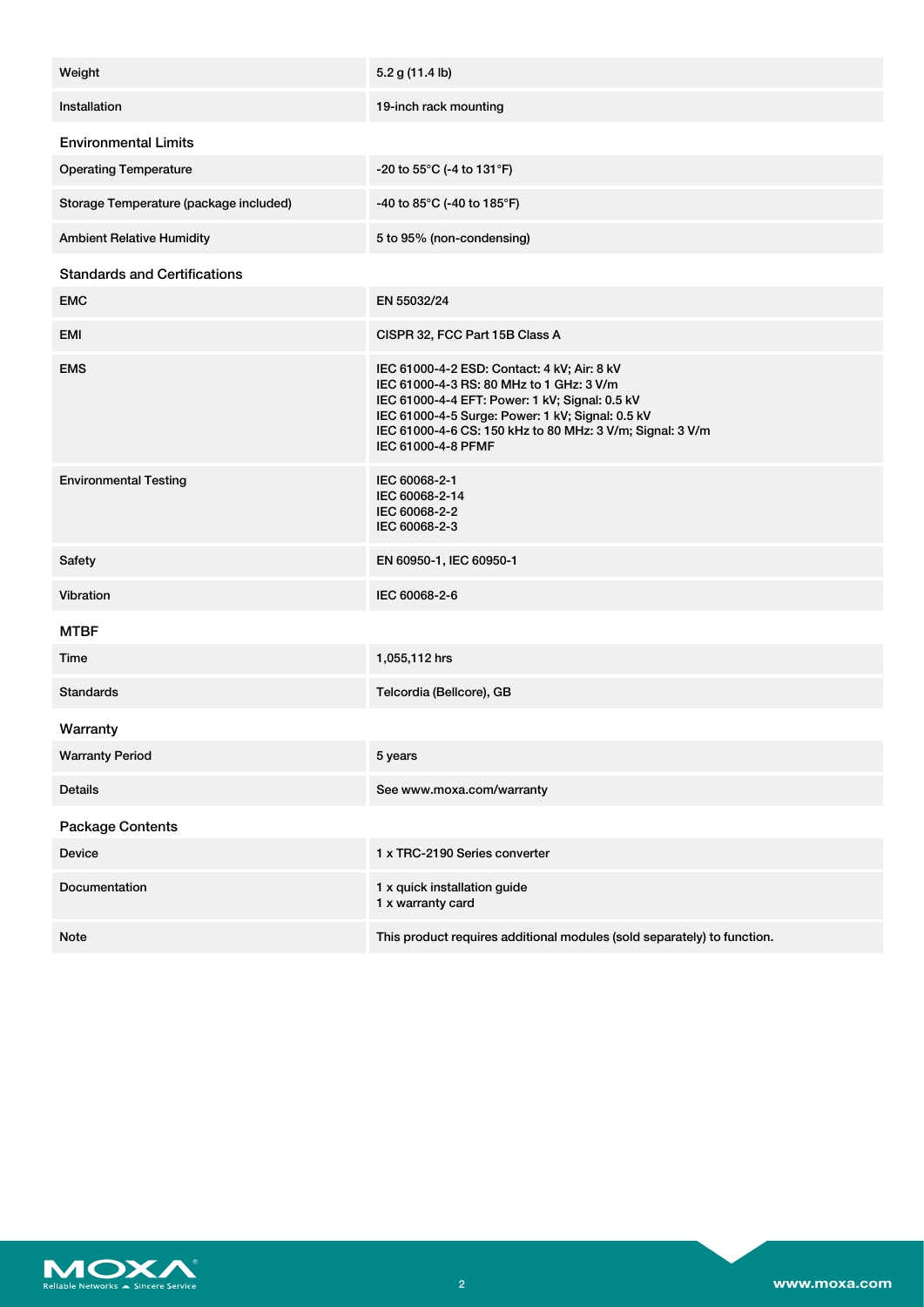# **Dimensions**

#### Unit: mm (inch)



## **Ordering Information**

| <b>Model Name</b>  | <b>Input Voltage</b>   |
|--------------------|------------------------|
| <b>TRC-2190-AC</b> | 100-240 VAC (47-63 Hz) |
| TRC-2190-DC-48V    | 36-53 VDC              |

# **Accessories (sold separately)**

### Brackets

| Plate-1                      | TRC-190 bracket accessory package, 9 brackets, 9 screws (FMS M3 X 6)                                                |
|------------------------------|---------------------------------------------------------------------------------------------------------------------|
| <b>BKT-PWR</b>               | TRC-190 DIN-rail accessory package, 2 L-shaped metal plates, 8 screws (FMS M4 x 6mm)                                |
| <b>Communication Modules</b> |                                                                                                                     |
|                              |                                                                                                                     |
| TCF-142-M-SC-RM              | RS-232/422/485 to multi-mode fiber slide-in module converter, SC connector                                          |
| TCF-142-M-ST-RM              | RS-232/422/485 to multi-mode fiber slide-in module converter, ST connector                                          |
| <b>TCF-142-S-SC-RM</b>       | RS-232/422/485 to single-mode fiber slide-in module converter, SC connector                                         |
| <b>TCF-142-S-ST-RM</b>       | RS-232/422/485 to single-mode fiber slide-in module converter, ST connector                                         |
| CSM-200-1213                 | 10/100BaseT(X) to 100BaseFX slide-in module media converter, multi-mode ST connector                                |
| CSM-200-1214                 | 10/100BaseT(X) to 100BaseFX slide-in module media converter, multi-mode SC connector                                |
| CSM-200-1218                 | 10/100BaseT(X) to 100BaseFX slide-in module media converter, single-mode SC connector                               |
| CSM-400-1213                 | 10/100BaseT(X) to 100BaseFX slide-in management module converter, multi-mode ST connector, -20<br>to $55^{\circ}$ C |
| CSM-400-1213-T               | 10/100BaseT(X) to 100BaseFX slide-in management module converter, multi-mode ST connector, -40<br>to $75^{\circ}$ C |
| CSM-400-1214                 | 10/100BaseT(X) to 100BaseFX slide-in management module converter, multi-mode SC connector, -20<br>to $55^{\circ}$ C |
| CSM-400-1214-T               | 10/100BaseT(X) to 100BaseFX slide-in management module converter, multi-mode SC connector, -40<br>to $75^{\circ}$ C |
|                              |                                                                                                                     |